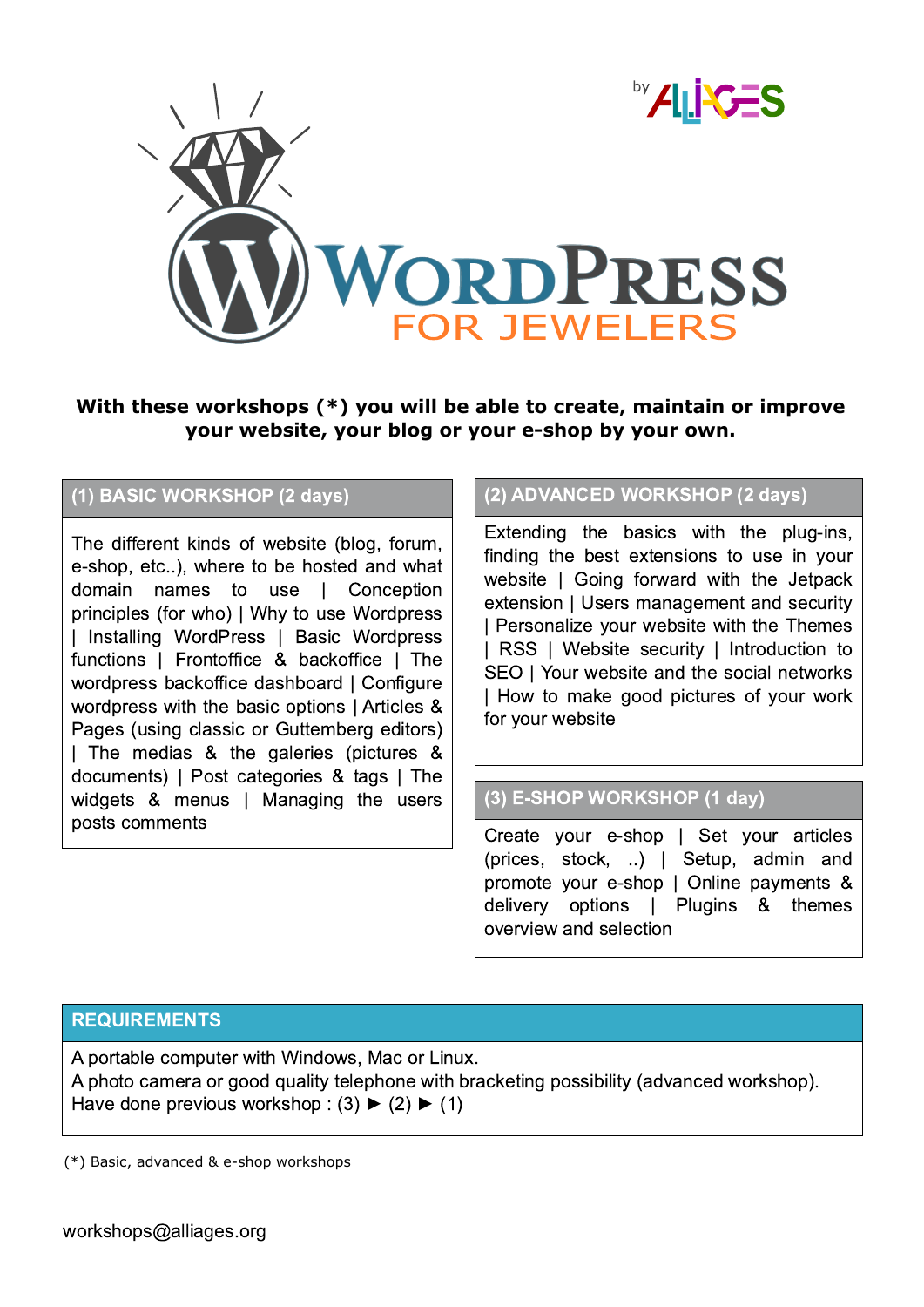

re/collect | | wearable pewter jewelry







HEART FAILURE IN MADRID HEART FAILURE travels to Madrid Lalabeyou gallery for its final destination...

PRÉCIEUX !? PRECIEUX !?, an exhibition from the PRECIOUS COLLECTIVE, curated by Lynne Speake...





THE LEGACY AWARD &

**COLLECTION - THE ULTIMATE EDITION** 



HEART FAILURE IN **ATHENS** 





LOST IN SCHMUCK 2019?



## **BASIC WORKSHOP**

The different kinds of website (blog, forum, eshop, ...), where to host and what domain name to use

Website conception principles

Why to use WordPress

Install WordPress in your hoster

Wordpress basic functions

Frontoffice & backoffice and th/e Wordpress desktop

Configuring the basic options

Posts & Pages (using Guttemberg or the classic editor)

Medias & images galleries

Categories & tags in posts

Widgets & menus

Managing post comments



workshops@alliages.org

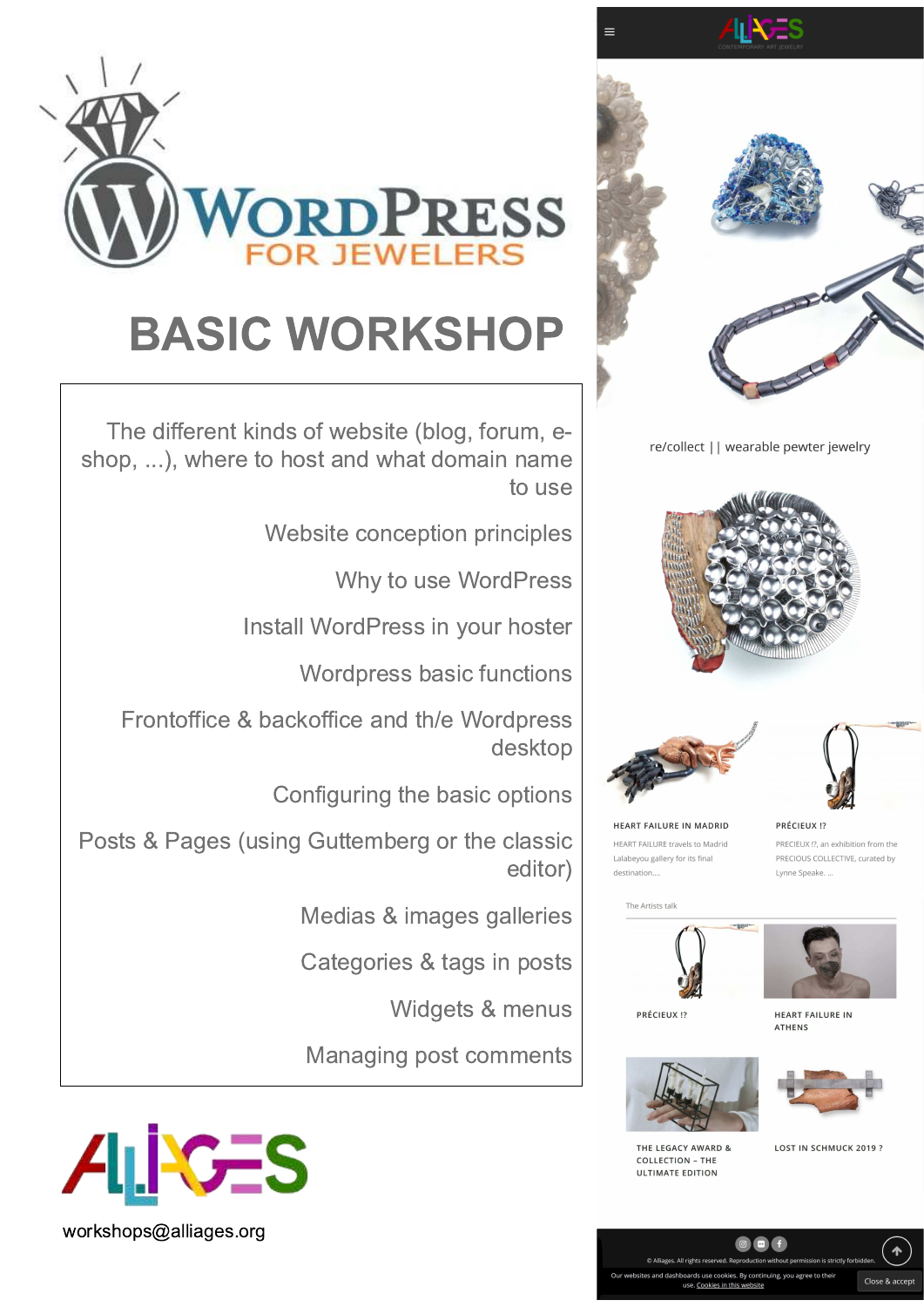

re/collect | | wearable pewter jewelry







**HEART FAILURE IN MADRID** HEART FAILURE travels to Madrid Lalabeyou gallery for its final destination...

PRÉCIEUX !? PRECIEUX !?, an exhibition from the PRECIOUS COLLECTIVE, curated by Lynne Speake...

The Artists talk





PRÉCIEUX !?

**HEART FAILURE IN ATHENS** 



THE LEGACY AWARD &

**COLLECTION - THE ULTIMATE EDITION** 



LOST IN SCHMUCK 2019?

 $\blacklozenge$ 

Close & accept



## **ADVANCED WORKSHOP**

Plug-ins : improve your web page

The JetPack extension

Users management & security

Personalize the website using the Themes

**RSS** 

**Website security** 

Introduction to SEO

The website and the social networks

How to make good pictures of your work for your website



workshops@alliages.org